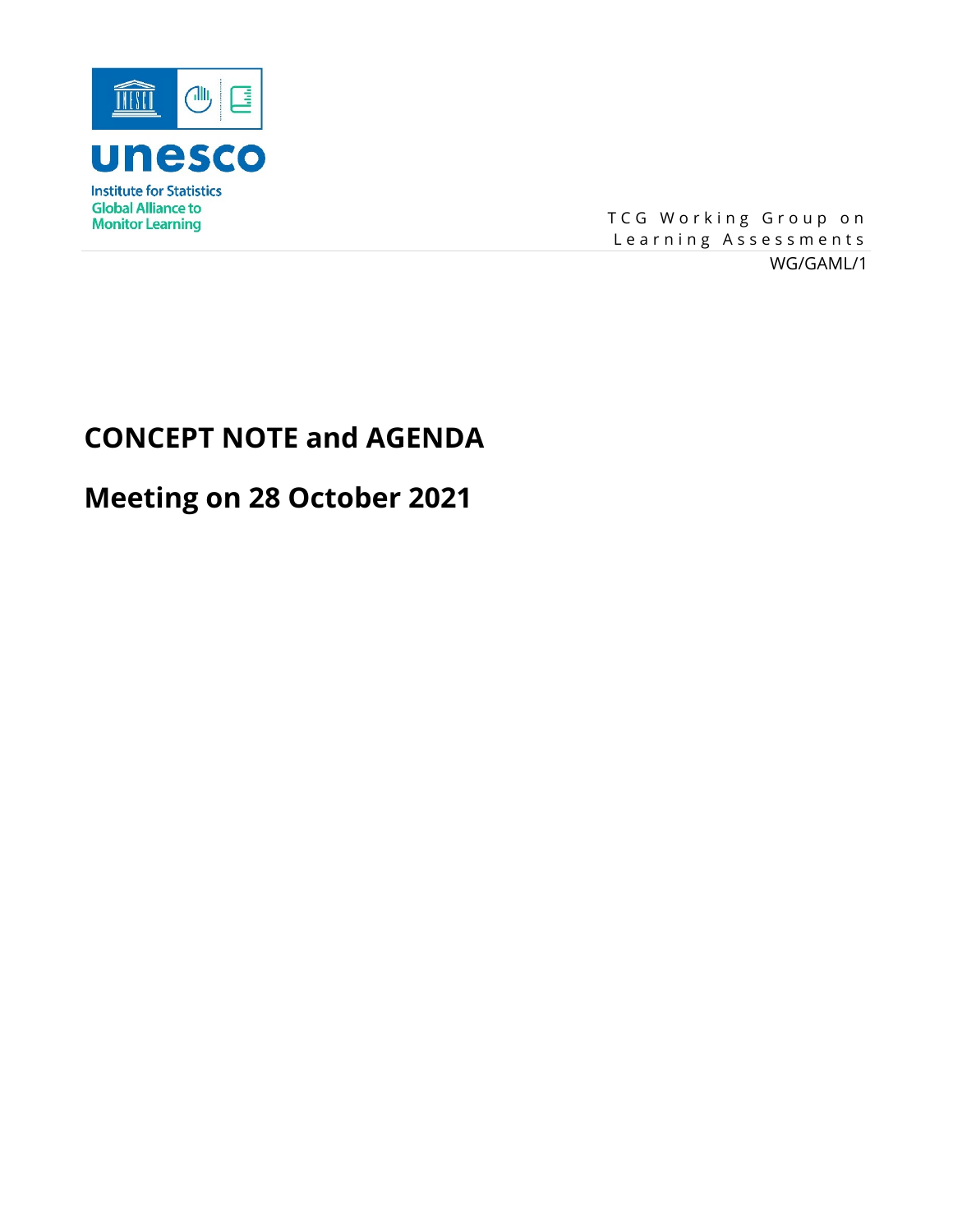The Technical Cooperation Group (TCG) Secretariat and the chair of the Global Alliance to Monitor Learning (GAML) working group, which serves as the TCG WGG on Learning Assessments, Luis Crouch from RTI International, are pleased to convene you to a meeting which will precede the 8th Meeting of the TCG, which will be held on 2 November 2021. The working group meeting will be an occasion to present the latest development and continue the collaboration and exchanges between members on issues related to methodological aspects and use of learning assessments. The working meeting will take place on Thursday 28 October 2021 at 13:00-18:00 (Paris time).

The session will include the participation of technical partners and Member States.

## **Objectives of the Meeting**

The meeting will focus on:

- Providing an update on the progress and the methodological issues of:
	- o SDG 4 Global Indicator 4.1.1 on learning proficiency:
		- Share the latest developments on Policy Linking, more specifically on the Global Proficiency Framework and the methodologies.
		- **Present the activities taken and the outcomes in the framework of Learning Losses** with the Measuring Impact of Learning Outcomes (MILO) project
	- o SDG 4 Global Indicator 4.6.1 on measuring youth and adult skills
	- o Household surveys to measure learning:
		- Give an update on the progress and follow-up on how education can be monitored through the integration of learning assessment modules to household surveys in general based on a UNESCO and World Bank Group initiative
- Discuss on refinements in reporting for indicators 4.1.1 and 4.2.3
- Introduce the Learning Data Compact, a joint initiative by UNESCO, UNICEF and the World Bank, and present the activities and actions related to the collaboration.

Consequently, the main objectives of the meeting are:

To MAKE recommendations for TCG members to be presented at the  $8<sup>th</sup> TCG$  Plenary Meeting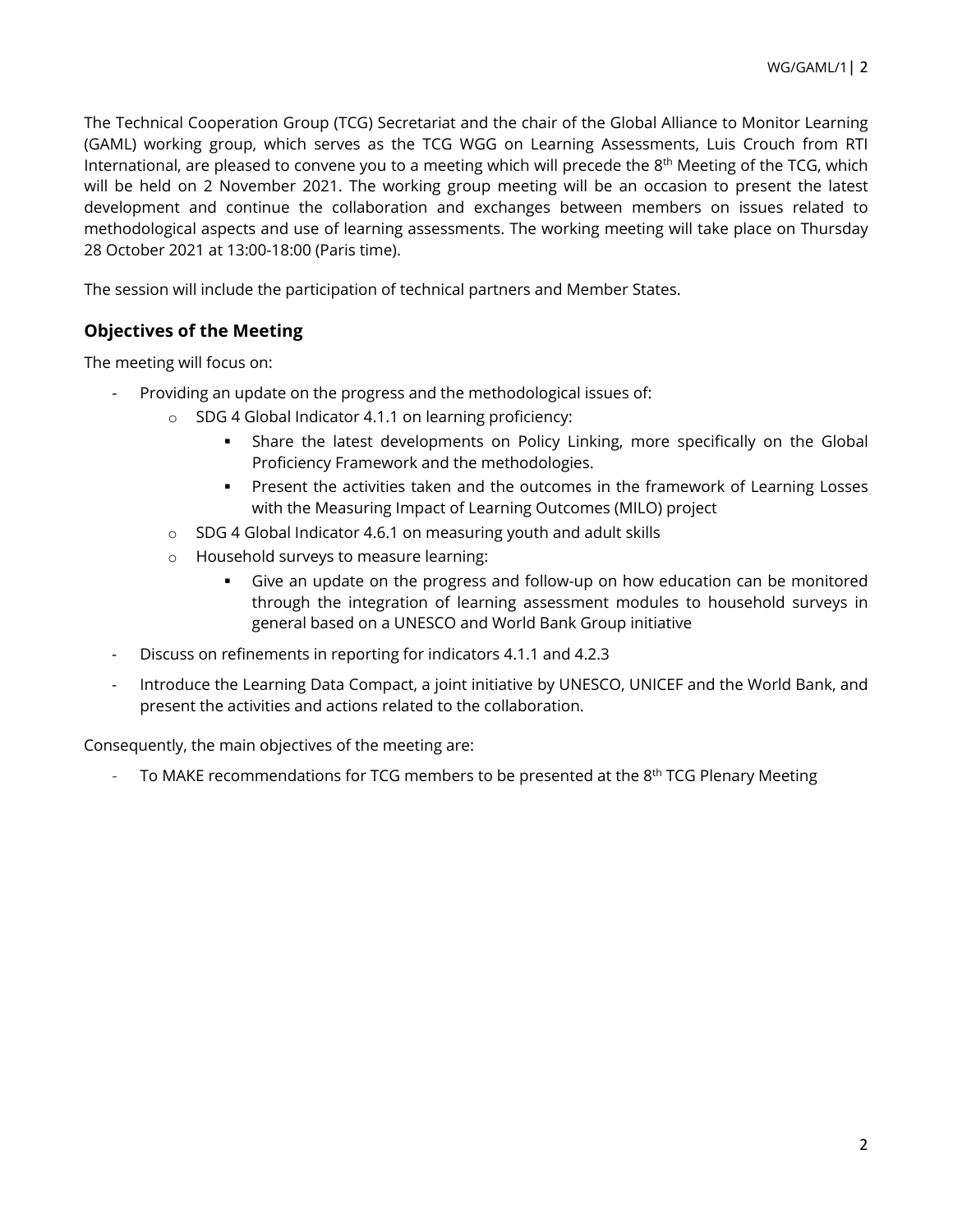## **Meeting Modalities**

The meeting of the Working Group on Learning Assessment/GAML will be held virtually for a total duration of 5 hours, with breaks throughout the meeting.

#### Date: **Thursday 28 October 2021**

Time: **13h00 to 18h00 (Paris time)** – verify the meeting time in your time zone [here.](https://www.timeanddate.com/worldclock/fixedtime.html?msg=Global+Alliance+to+Monitor+Learning&iso=20211028T13&p1=195&ah=5)

The meeting will be held in English, with simultaneous translation to French and Spanish.

### **Agenda** (tentative)

**Table 1** presents the general agenda of the meeting, which will be divided in different sessions each focusing on specific topics. An annotated agenda follows with details of each of the session.

#### **Table 1 – General Agenda**

| <b>Session</b> | <b>Topic</b>                                                      | <b>Duration</b>  | <b>Speaker</b>                                        |
|----------------|-------------------------------------------------------------------|------------------|-------------------------------------------------------|
|                | Opening and welcome to the meeting                                | 5 min            | Chair                                                 |
| $\mathcal{P}$  | General update on all indicators relevant to<br>learning outcomes | 15 min           | Silvia Montoya                                        |
| 3              | Activities and outcomes of the Learning<br>Losses - MILO project  | 75 min           | ACER, PASEC                                           |
| 4              | Rosetta Stone update                                              | 30 min           | <b>IEA</b>                                            |
| 5.             | Developments on Policy Linking                                    | 70 min           | UIS/ Countries                                        |
| 6              | Learning Data Compact                                             | 45 min           | UIS/WBG/UNICEF                                        |
|                | SDG 4 Indicators 4.6.1 on measuring youth<br>and adult skills     | 45 min           | UNESCO Institute for Lifelong<br>Learning (UIL) (TBC) |
| 8              | Concluding remarks                                                | $10 \text{ min}$ |                                                       |

## **Annotated Agenda**

#### **Session 2 – General update on all indicators relevant to learning outcomes**

Session aims to describe the progress since last TCG meeting in the reporting of indicators using Learning Assessment surveys. The session aims to discuss a proposal from the Secretariat regarding indicators 4.1.1 and 4.2.3.

#### **Session 3 – Activities and outcomes of Measuring Impact of Learning Losses (MILO) project**

The COVID-19 pandemic has severely affected all areas of life. An increased reliance on parent-led and selfguided learning, staggered school attendance and the lack of adequate home educational resources have caused substantial disruptions to learning for many children and are exacerbating learning inequities.

The ambitious education goals of the 2030 Sustainable Development Agenda are threatened by nationwide and localised school closures around the world. In response to the pandemic, governments around the world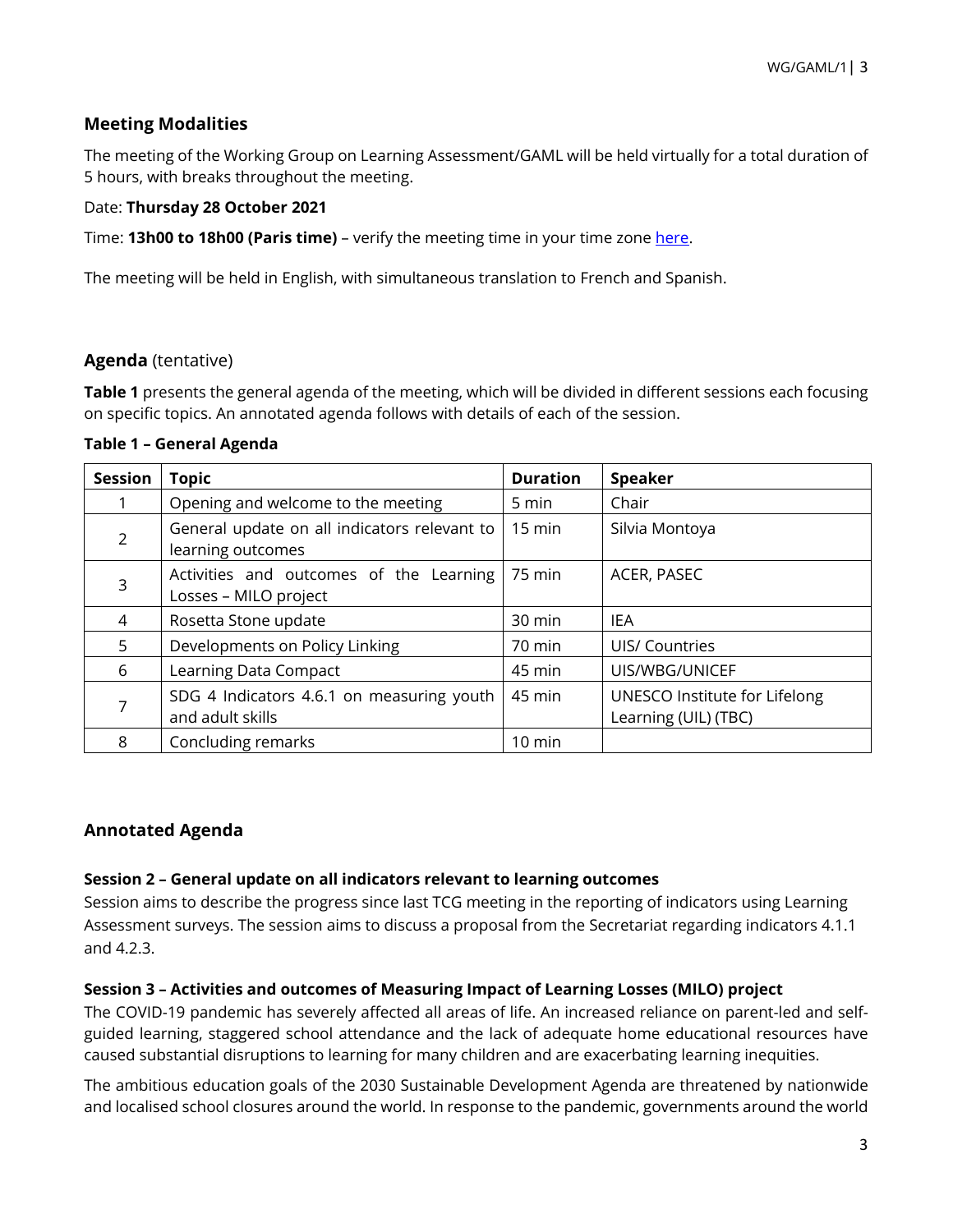have put measures in place to mitigate the impact of school closures, and to facilitate the continuity of education for all through remote learning.

This session will be dedicated to a discussion on the empirical measures of learning losses through the Measuring the Impacts of Learning Losses (MILO) project, which examined the reading and mathematics outcomes in 6 countries in Africa, in order to determine the impact of COVID-19 on learning and to evaluate the effectiveness of distance learning mechanisms utilised during school closures.

To quantify the impact on learning outcomes, data on learning outcomes prior to the pandemic were used as a basis for comparison. The knowledge about current and prior learning outcomes has also laid the foundation for the participating countries to compare future learning outcomes. See the figure below for an illustration of the study.

The project offers: a) longitudinal equating for each of the selected assessments; b) subject-based linking, where each student in a given countries take two tests and their results are them calibrated; and c) statistical linking, where a common test is administered to all students.

The session will describe the project and will offer an opportunity to hear the experiences from technical and implementing partners. See detailed agenda of the session.

| <b>Topic</b>                       | <b>Detail</b>                                                                                                                                                                                  | <b>Duration</b>  | <b>Speaker</b>  |
|------------------------------------|------------------------------------------------------------------------------------------------------------------------------------------------------------------------------------------------|------------------|-----------------|
| Welcome                            | Outline                                                                                                                                                                                        | 2 min            | <b>TBC</b>      |
| Introduction                       | Participating countries<br>$\bullet$<br>Organisations<br>Four project goals<br>Global item bank<br>Study design                                                                                | $10 \text{ min}$ | <b>TBC</b>      |
| Assessment of MPL                  | Instruments<br>$\bullet$<br>Standard setting                                                                                                                                                   | 8 min            | <b>TBC</b>      |
| Capacity<br>development            | Module 1<br>Module 2<br>(Learning platform)                                                                                                                                                    |                  |                 |
| Toolkit                            |                                                                                                                                                                                                | 10 min           | <b>TBC</b>      |
| Timeline challenges                | No opportunity to pilot tools<br>$\bullet$<br>and procedures<br>Administrative challenges -<br>financing<br>School closures<br>Little time for capacity<br>$\bullet$<br>development activities |                  |                 |
| Lessons learned<br>Next steps MILO | Timeline<br>Financing<br>Communication and support<br>$\bullet$<br>Scaling analysis reporting<br>$\bullet$                                                                                     |                  |                 |
| Reflections (1)                    | Coordinating the PASEC<br>$\bullet$<br>countries:                                                                                                                                              | 10 min           | <b>CONFEMEN</b> |

**Table 2 – Agenda for session 3**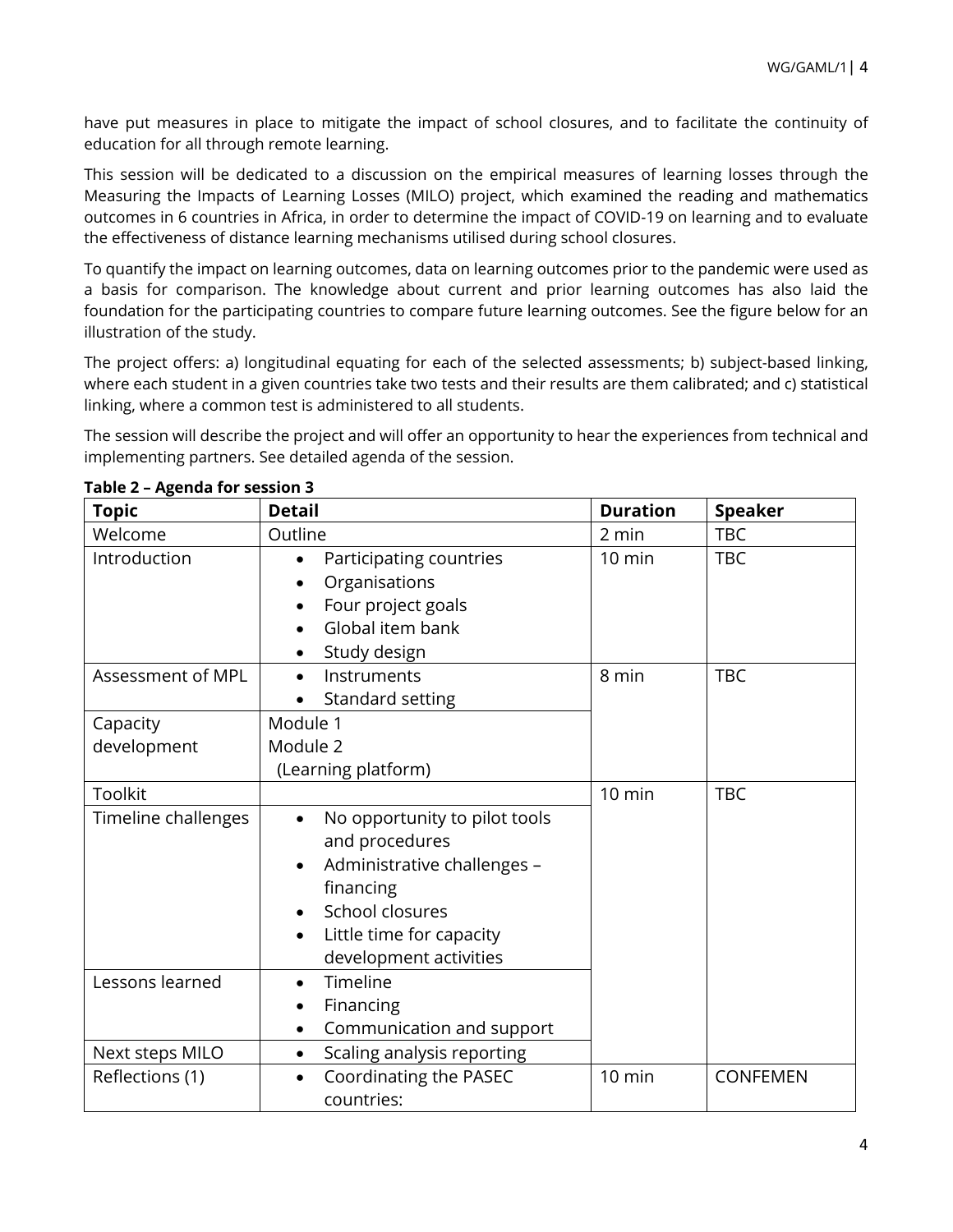| <b>Topic</b>    | <b>Detail</b>                  | <b>Duration</b>  | <b>Speaker</b> |
|-----------------|--------------------------------|------------------|----------------|
|                 | Challenges and lessons learned |                  |                |
| Reflections (2) | National experience overall    | $10 \text{ min}$ | YBC            |
|                 | Capacity development           |                  |                |
| Next Steps      |                                | 5 min            | <b>TBC</b>     |
| Questions and   |                                | $20$ min         |                |
| Answers         |                                |                  |                |

## **Session 4 – Rosetta Stone project**

The objective of the Rosetta Stone to link together assessments, which have been administered in the recent past, to build concordance tables to compare their outcomes to and benchmark national results to those of the regional assessments. This method enables countries to measure SDG 4 indicator 4.1.1. In a first effort to implement this approach and establish concordance tables, the regional assessments of ERCE and [PASEC](http://www.pasec.confemen.org/evaluation/evaluation-internationale-pasec2019/) are linked to two international assessments of IEA, namely **[TIMSS](http://www.pasec.confemen.org/evaluation/evaluation-internationale-pasec2019/)** (for mathematics) and [PIRLS](https://www.iea.nl/studies/iea/pirls) (for reading). All countries participating to these regional assessments will subsequently be able to freely use concordance tables and benchmark their national results to those of the regional assessments. The Rosetta Stone approach has been implemented in two regions of the world: in Latin American and the Caribbean using ERCE, and in Africa with PASEC.

This session aims to discuss progress and update on some preliminary outcomes.

|  | Table 3 - Detailed agenda for session 4 |  |  |
|--|-----------------------------------------|--|--|
|  |                                         |  |  |

| <b>Topic</b>               | <b>Duration</b> | <b>Speakers</b><br>/Presenter |
|----------------------------|-----------------|-------------------------------|
| <b>Preliminary Results</b> | 20 min          | IEA                           |
| Comments and questions     | 10 min          | participants                  |

## **Session 5- Developments on Policy Linking: progress and development from country cases**

The Policy Linking is a methodology for Measuring Global Learning Outcomes (Policy Linking for short) is a low cost, quick, and easy-to-implement method that allows countries to link existing national reading and/or mathematics assessments to a common scale. The Global Proficiency Framework (GPF) is used as common scale to set the benchmarks for producing and reporting on SDG 4.1.1 Indicators *Proportion of children and young people: (a) in Grades 2/3; (b) at the end of primary; and (c) at the end of lower secondary achieving at least a minimum proficiency level in (i) reading and (ii) mathematics, by sex.* The outcomes from a national assessment that are linked through policy linking can be compared, aggregated, and tracked over time. Upon completion of the policy linking workshops, a country will be able to use results from linked national assessment(s) to report on SDG4.1 indicator(s). It allows relevant stakeholders to identify where the greatest learning gaps exist so that targeted interventions can be implemented to those areas and/or population(s) most at need. Currently, the revised GPF and toolkit are publicly available to conduct the workshop.

Policy Linking has been implemented to produce and report on SDG 4.1 indicators in various parts of the world, largely supported by different development partners, UNESCO Institute for Statistics (UIS), the World Bank Group, and USAID. More than ten countries have already conducted Policy Linking workshops,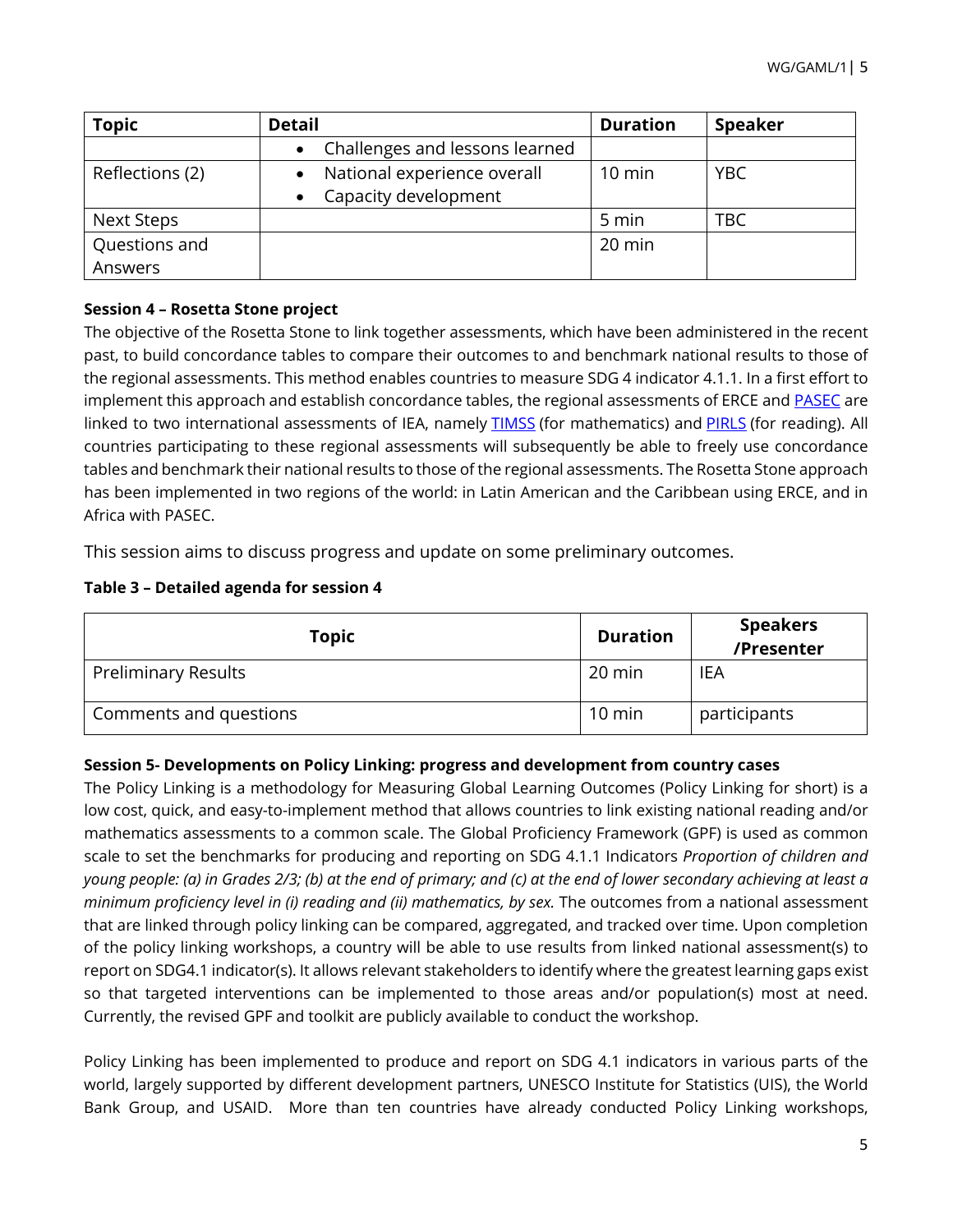produced and reported on SDG 4.1, with a focus on the different grades and levels of education. Additional countries are also planned to implement the Policy Linking this year.

Considering the above context, the Working Group on Learning Assessments/ GAML is organizing a session to learn and share the experiences and outcomes of the implementation of the policy linking methodology. See **Table 3** for the tentative agenda for this session.

| <b>Topic</b>                                                                                                                                                     | <b>Guiding questions</b>                                                                                                                                                                                   | <b>Duration</b>      | <b>Speakers</b>                                           |
|------------------------------------------------------------------------------------------------------------------------------------------------------------------|------------------------------------------------------------------------------------------------------------------------------------------------------------------------------------------------------------|----------------------|-----------------------------------------------------------|
| Opening                                                                                                                                                          |                                                                                                                                                                                                            | 5 min                | Silvia Montoya                                            |
| Overview of Policy Linking<br>implementation and next steps on<br>quality control                                                                                | What is Policy Linking and how<br>many countries have used the<br>methodology?<br>Overall view from countries                                                                                              | 15 min               | Shailendra<br>Sigdel, UIS                                 |
| What would you do if you had a<br>National Assessment for Grade 2/3,<br>end of primary and of lower<br>secondary which would enable you<br>to report on SDG 4.1? | Based on what you know, what<br>are the options available to<br>report on SDG 4.1? Why would<br>you choose the Policy Linking<br>methodology?                                                              | 30 min               |                                                           |
| Experience from three countries:                                                                                                                                 | How was your overall learning<br>from the workshop?                                                                                                                                                        |                      |                                                           |
|                                                                                                                                                                  | What limitations you have<br>observed regarding the<br>technical aspects of Policy<br>Linking?<br>Which areas of the technical,<br>general process, and logistics<br>would benefit from an<br>improvement? |                      |                                                           |
| India                                                                                                                                                            |                                                                                                                                                                                                            | (10 min)             |                                                           |
| Nepal<br>Ghana                                                                                                                                                   |                                                                                                                                                                                                            | (10 min)<br>(10 min) |                                                           |
| <b>Discussion and Questions</b>                                                                                                                                  |                                                                                                                                                                                                            | $15 \text{ min}$     | Moderator:<br>Joao Pedro<br>Azevedo, World<br><b>Bank</b> |
| Closing remarks                                                                                                                                                  |                                                                                                                                                                                                            | 5 min                | Joao Pedro<br>Azevedo, World<br>Bank                      |

**Table 4 – Detailed Agenda for session on Policy Linking**